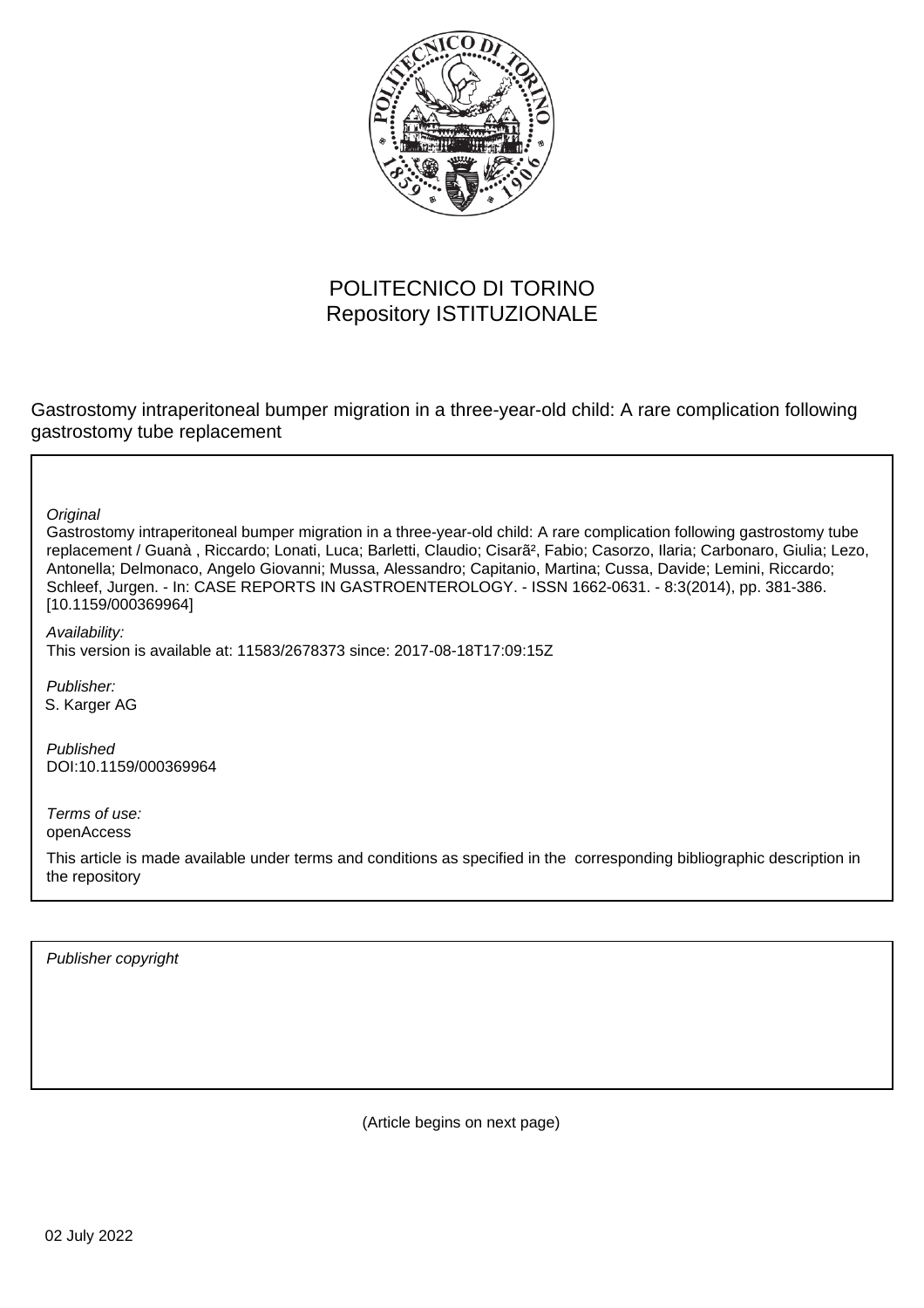### Case Reports in **Gastroenterology**

Case Rep Gastroenterol 2014;8:381–386

DOI: [10.1159/000369964](http://dx.doi.org/10.1159%2F000369964) Published online: December 5, 2014

© 2014 S. Karger AG, Basel 1662‒0631/14/0083‒0381\$39.50/0 www.karger.com/crg



This is an Open Access article licensed under the terms of the Creative Commons Attribution-NonCommercial 3.0 Unported license (CC BY-NC) (www.karger.com/OAlicense), applicable to the online version of the article only. Distribution permitted for noncommercial purposes only.

## **Gastrostomy Intraperitoneal Bumper Migration in a Three-Year-Old Child: A Rare Complication following Gastrostomy Tube Replacement**

Riccardo Guanà<sup>a</sup> Luca Lonati<sup>a</sup> Claudio Barletti<sup>b</sup> Fabio Cisarò<sup>b</sup> Ilaria Casorzo<sup>c</sup> Giulia Carbonaro<sup>a</sup> Antonella Lezo<sup>d</sup> Angelo Giovanni Delmonaco<sup>e</sup> Alessandro Mussa<sup>e</sup> Martina Capitanio<sup>a</sup> Davide Cussa<sup>a</sup> Riccardo Lemini<sup>a</sup> Jürgen Schleef<sup>a</sup>

<sup>a</sup>Division of Pediatric General Surgery, <sup>b</sup>Division of Pediatric Gastroenterology,  $\text{C}\text{Division}$  of Pediatric Radiology,  $\text{C}\text{Division}$  of Nutrition and  $\text{C}\text{Department}$  of Pediatrics, Regina Margherita Children's Hospital, Turin, Italy

#### **Key Words**

Bumper migration · Gastrostomy · Gastrostomy tube replacement

#### **Abstract**

Feeding gastrostomy is used worldwide for adults and children with feeding impairment to obtain long-term enteral nutrition. Percutaneous endoscopic gastrostomy insertion is considered the gold standard, but after the first months requires gastrostomy tube replacement with a low-profile button. The replacement is known as an easy procedure, but several minor and major complications may occur during and after the manoeuvre. We describe intraperitoneal bumper migration in a 3-year-old boy, a rare complication following gastrostomy tube replacement, and we discuss the recent literature regarding similar cases.

© 2014 S. Karger AG, Basel

#### **Introduction**

A gastrostomy is the creation of an artificial external opening into the stomach for nutritional support. The procedure consists in creating a fistula tract that connects the stomach to the abdominal wall to get a direct access to the gastric lumen. Several clinical conditions exist in which, despite preserved digestive function, it is not possible to reach adequate oral

> Riccardo Guanà, MD Regina Margherita Children's Hospital Piazza Polonia 94 IT–101026 Turin (Italy) E-Mail riccardoguan@gmail.com

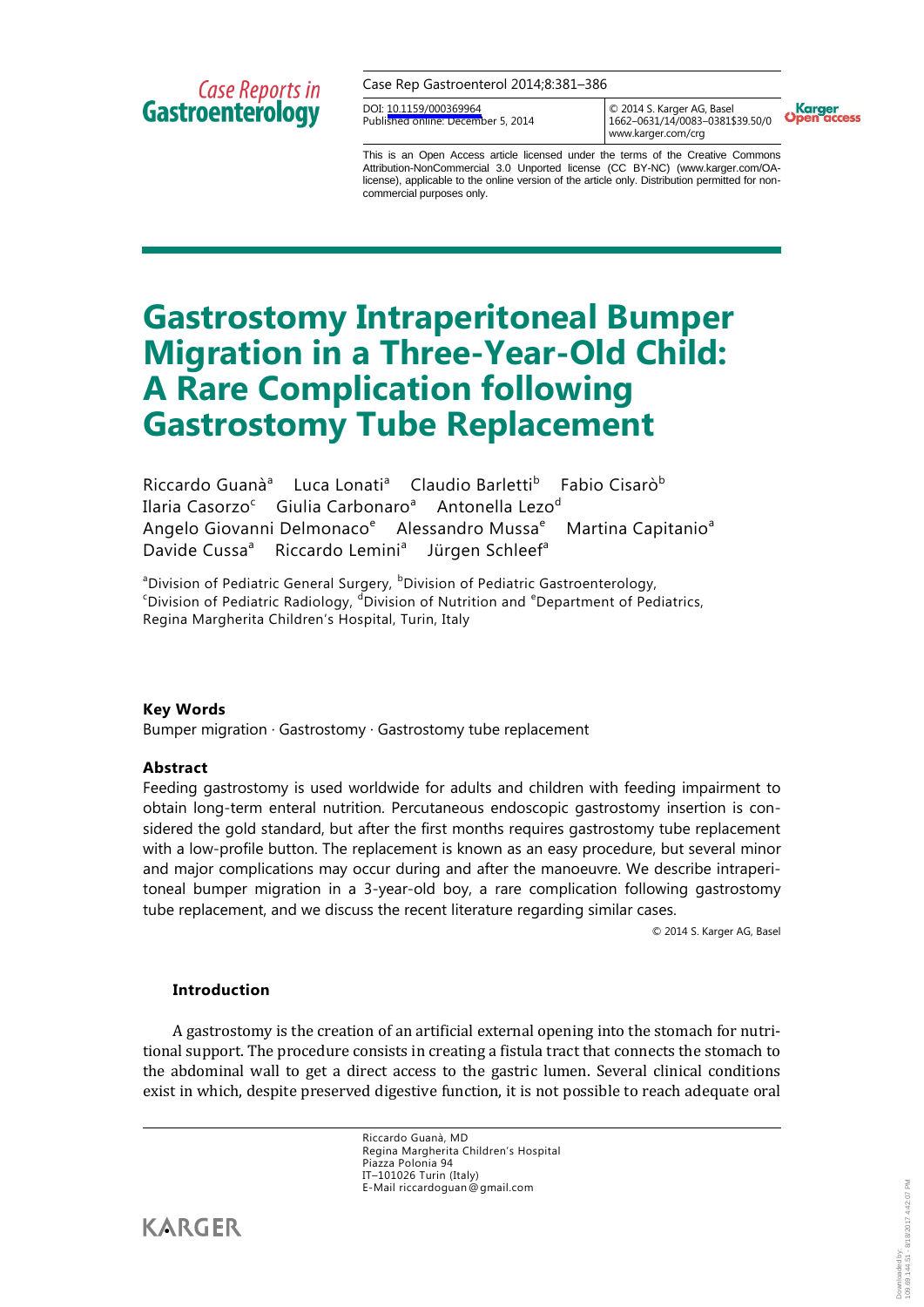#### **Case Reports in** Gastroenterology

| Case Rep Gastroenterol 2014;8:381-386 |                                                  |
|---------------------------------------|--------------------------------------------------|
| DOI: 10.1159/000369964                | © 2014 S. Karger AG, Basel<br>www.karger.com/crg |

Guanà et al.: Gastrostomy Intraperitoneal Bumper Migration in a Three-Year-Old Child: A Rare Complication following Gastrostomy Tube Replacement

feeding, with the onset of malnutrition. If anatomical obstacles exist to the positioning of a nasogastric tube or if the expected period of necessary enteral nutrition is more than 6 weeks, the use of a nasogastric tube is usually not recommended, and in these cases the creation of a gastrostomy is the only alternative.

The majority of patients who require a gastrostomy are subjects with neurological diseases. These patients often present neuromuscular incoordination that compromises the regular sequence of swallowing and leads to gastro-oesophageal reflux disease, responsible of repeated episodes of inhalation and chronic respiratory disease, which make obtaining a normal diet impossible.

The percutaneous endoscopic gastrostomy (PEG) technique was initially proposed in the paediatric age group by Gauderer and Ponsky in 1980 [1]. Since then, it has become the technique of choice for gastrostomy worldwide where there are no anatomical or anaesthesiological contraindications to its execution. The procedure consists in introducing a gastroscope, inflating and distending the stomach, and identifying the correct location where to place the gastrostomy. Finger pressure is applied at the abdominal point of maximal transillumination, and a focal indentation of the anterior gastric wall is visible endoscopically. Then, puncture of the abdominal wall with a needle catheter is achieved under endoscopic control right in the stomach. After removing the needle, and leaving the catheter in place, a guide-wire is introduced into the stomach, which is grasped by an endoscopic loop introduced through the gastroscope channel and carried out outside of the mouth. The end of the gastrostomy tube is secured to the guide-wire, which is withdrawn in the stomach so as to allow the gastrostomy tube to reach the gastric lumen. Continuing the traction, the probe is then brought outside the abdominal wall, starting from its rigid tail, until the opposite end of the probe, consisting of a terminal bumper, so that it cannot exit the small foramen, and at the same time pulls and maintains approached the gastric wall to the abdominal wall. At the end of the procedure the probe is left open so as to decompress the stomach and can be usually used for feeding after 24 h. It is also possible to perform a socalled 'push' gastrostomy where, after placing the guide-wire exactly as in the 'pull' technique, the gastrostomy tube is advanced through the abdominal wall along the guide-wire itself, driven by an appropriate introducer.

The fibrous adhesions which occur between the stomach wall and the abdominal wall allow to obtain a spontaneous gastropexy after about 3 months, and after that period the 'primitive' gastrostomy tube can usually be safely replaced with a 'low-profile' tube. The PEG tube should be removed by either gently pulling it through the stoma (if the tube diameter is 12 Fr) or through endoscopic retrieval (if the tube is 14 Fr or larger). It is not recommended to cut a portion of the tube in order to allow the internal bumper to pass; nevertheless, also in case of 12-Fr tube, if the device cannot be removed with a reasonable amount of traction, it should be removed by endoscopic retrieval.

Complications following gastrostomy tube replacement are well known and include fistula disruption, colocutaneous fistula, pancreatitis, cholangitis, haemorrhage, gastric ulcer as well as oesophageal or duodenal perforation [2]. Moreover, a gastrostomy internal bumper can migrate through the pylorus and into the small bowel and colon, producing gastric outlet or small bowel or colonic obstruction. Using low-profile gastrostomy tubes is a way to reduce ballooning-associated complications, but other complications, such as buried bumper syndrome and gastric ulcer, might be encountered.

We describe an unusual case of intraperitoneal bumper migration following gastrostomy tube replacement.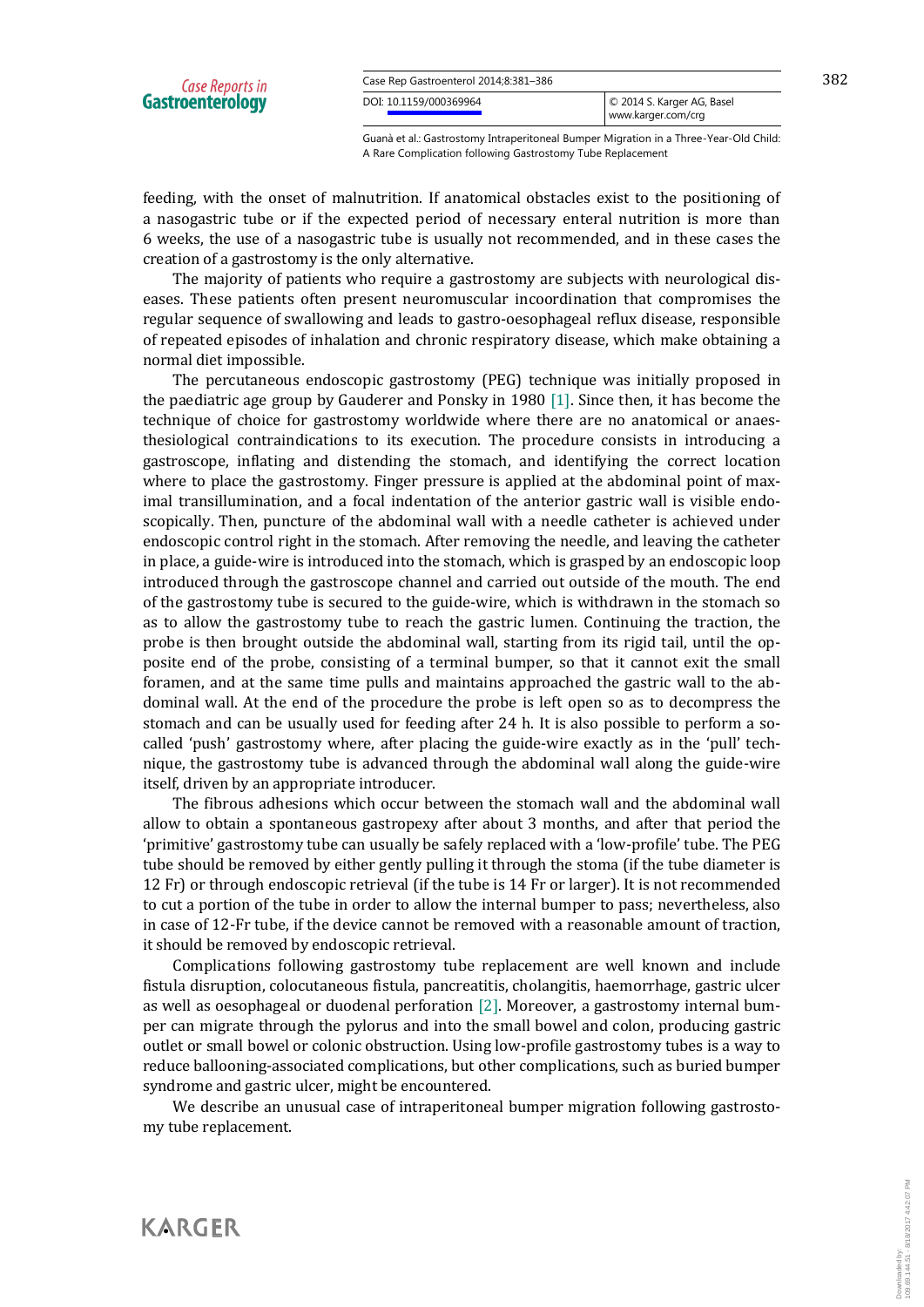| Case Reports in         |  |
|-------------------------|--|
| <b>Gastroenterology</b> |  |

| Case Rep Gastroenterol 2014;8:381-386 |                                                  |
|---------------------------------------|--------------------------------------------------|
| DOI: 10.1159/000369964                | © 2014 S. Karger AG, Basel<br>www.karger.com/crg |

Guanà et al.: Gastrostomy Intraperitoneal Bumper Migration in a Three-Year-Old Child: A Rare Complication following Gastrostomy Tube Replacement

#### **Case Presentation**

The patient was born on September 6, 2011, suffering by the age of 1 year from severe anorexia from emotional deprivation that was progressively getting worse over time, with the complete impossibility of oral feeding. He was initially studied from a neurological point of view in another centre, and after a period of enteral feeding with a nasogastric tube, on November 2012, an indication for PEG was made (gastrostomy tube 14 Fr; Bard Access Systems Inc., Covington, Ga., USA). No problems were encountered during the procedure and using the gastrostomy tube for the first 3 months.

In the fourth month, on December 3, 2013, it was decided to replace the gastrostomy tube, and given the impossibility to extract the bumper by simple traction, the latter was cut and left in the gastric cavity, inserting the new probe (Kangaroo gastrostomy feeding tube, Covidien, Mansfield, Mass., USA) and inflating the balloon with water to check proper functioning. An immediate endoscopic control was prudently done. During the gastroscopy, the bumper was not visualized in the stomach and was supposed to have already migrated into the duodenum. After 24 h the patient presented fever, slight abdominal pain and secretions from the peristomal skin.

<span id="page-3-0"></span>On December 5, 2013 an abdominal X-ray was obtained, evidencing the bumper in the descending colon. The family of the boy was reassured with the certainty of bumper emission in a short time and the patient was discharged home. Fourth months later, in April 2014, the clinical practitioner sent the boy to the emergency department (ED) for failure of bumper expulsion with the stool. An abdominal X-ray was requested and the bumper was again reported in the sigmoid colon [\(fig. 1\)](#page-6-0). In June a barium enema allowed to hypothesize a radiopaque foreign body present in left pelvic region; the following month it was decided to submit the patient to total colonoscopy under sedation but, during the procedure, no bumper was found. In August a third abdominal X-ray reconfirmed a foreign body in the left pelvic region. During the following days the patient was hospitalized in our service and we decided to perform laparoscopic exploration of the abdomen under the suspicion of ileal retention.

Surprisingly, at the operation (performed with one-trocar laparoscopy with a 0-degree laparoscope equipped with an operative channel) the bumper was visualized in the left iliac fossa, outside the intestine, enveloped by adhesions. Simple adhesiolysis with an atraumatic grasper allowed to mobilize the bumper and to extract it from the navel [\(fig. 2\)](#page-6-1). The patient was discharged the next day and the follow-up period was uneventful.

#### <span id="page-3-1"></span>**Discussion**

**KARGER** 

Gastrostomy tube replacement is known as an easy and safe procedure, but various complications are reported in literature; the overall reported complication rate is 1.3%, and fistula disruption is the most common complication and known as a critical emergency that lead to peritonitis.

In most of cases, if the complications are detected early and peritonitis does not develop, simple reposition of the gastrostomy tube and conservative care are sufficient in many cases. A confirmatory imaging study (contrast study via the replaced gastrostomy tube) after replacement may be helpful for early detection of this complication (duodenal dislocation), but instead of post-manoeuvre confirmatory images, tube replacement with radiologic guide, such as fluoroscopy, can be considered. Endoscopy-guided tube change may be the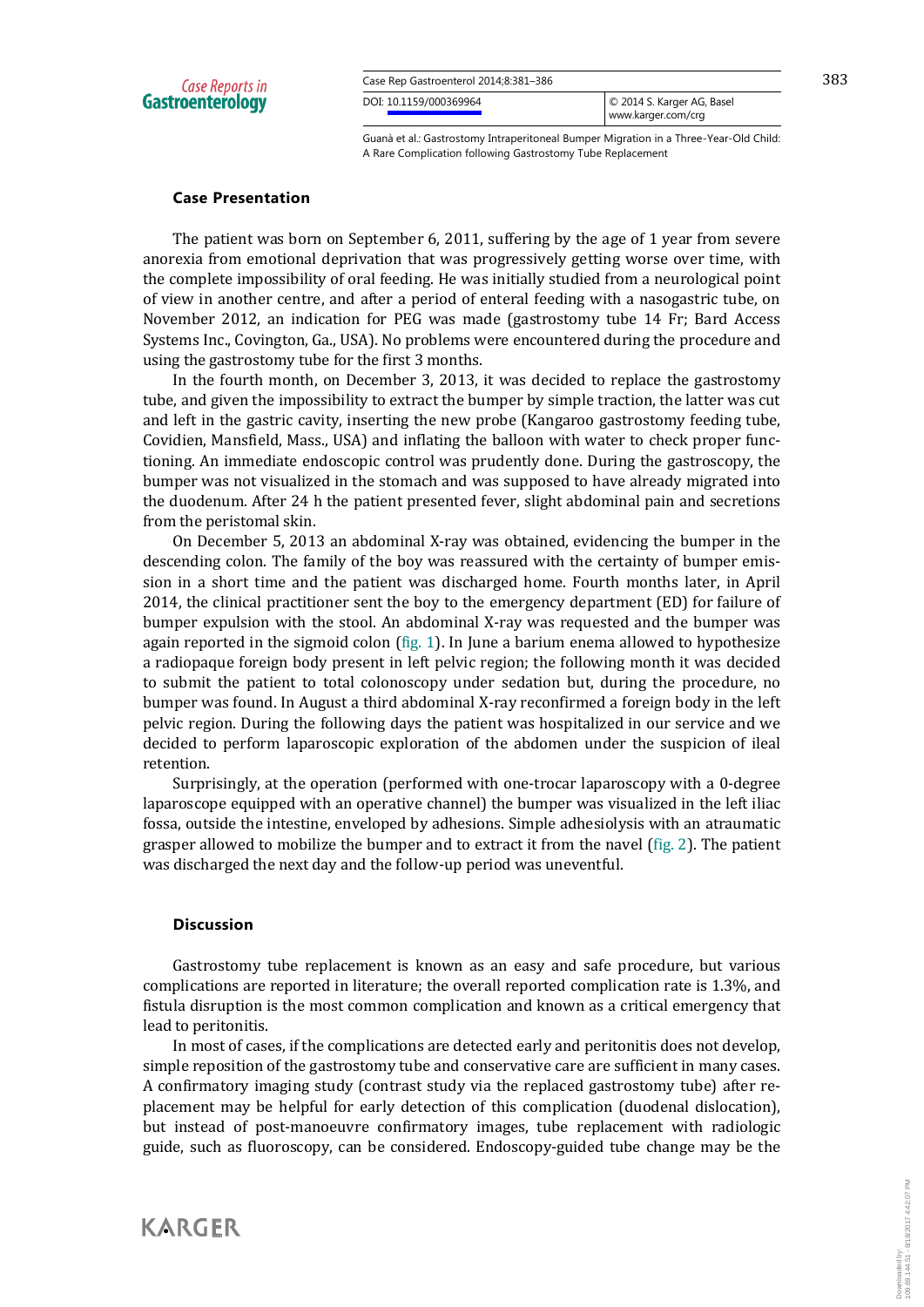#### **Case Reports in** Gastroenterology

| Case Rep Gastroenterol 2014;8:381-386 |                                                  |
|---------------------------------------|--------------------------------------------------|
| DOI: 10.1159/000369964                | © 2014 S. Karger AG, Basel<br>www.karger.com/crg |

Guanà et al.: Gastrostomy Intraperitoneal Bumper Migration in a Three-Year-Old Child: A Rare Complication following Gastrostomy Tube Replacement

safest way under the aspect of reducing balloon- and tube-associated complication, but patients should be sedated and may sometimes require general anaesthesia.

In our experience, waiting a minimum of 6 months after initial PEG before replacing the gastrostomy tube could allow for more stable fistula formation and avoid bumper dislocation. However, devices guidelines suggest not to remove a 14-Fr gastrostomy tube by traction, but to cut the gastric bumper under direct vision while performing gastroscopy and to immediately recuperate the internal bumper.

Exploring the recent literature, we found that Kim et al. [2] described duodenal perforation as an unusual and acute complication of gastrostomy tube replacement in a 2-year-old girl, underlining the risk of this manoeuvre in small children with small stomachs.

McSweeney et al. [3], in 2013, examined tube-related (positioning and replacement) major complications in paediatric patients undergoing PEG placement during a 2-year follow-up period in a retrospective chart review at Boston Children's Hospital. Among 138 patients, 11% had at least one major complication related to the gastrostomy tubes during the examined time period. The report concluded that children undergoing PEG placement have a long-term high risk of morbidity related to enteral tubes and that major complications can occur many years after PEG placement.

Brewster et al. [4], in 2012, prospectively followed 103 children undergoing PEG to establish a clear understanding of the complication rates associated with this procedure and with the use of the device over time. There were no intraoperative complications, with a 100% procedure completion rate, but the total complication rate was 14%, although rates of PEG complications observed in this prospective study were low and are generally minor. The authors noted that the observed rates of PEG-specific complications were lower than in historic reports.

Fascetti-Leon et al. [5], in 2012, conducted a multi-centre prospective clinical data collection during 3 years in order to establish the mortality and morbidity of PEG in a large cohort of children; 239 children were enrolled. They stated that the presence of thoracoabdominal deformity was an independent predictor of complications at 12 months, but no risk factors were identified in association with complications during the first tube replacement. They concluded that in children undergoing PEG placement minor complications are common, while severe morbidities are rare. Accurate follow-up is essential to recognize every complication, in particular when risk factors such as thoraco-abdominal deformity exist.

Showalter et al. [6], in 2012, determined the frequency of misplacement and subsequent complications for children undergoing gastrostomy tube replacement in a paediatric ED and the impact of contrast-enhanced confirmatory imaging on ED length of stay. It was a retrospective review of children presenting to a paediatric ED over 16 months. A total of 237 children were enrolled; 1.2% had evidence of gastrostomy tube misplacement, all of whom underwent confirmatory imaging. One complication from misplacement was identified (gastric outlet obstruction from an overfilled balloon), and 35% of patients had confirmatory imaging performed after replacement. The conclusion was that in the presence of clinical confirmation, confirmatory imaging may be judiciously used.

Peters et al. [7], in 2010, reviewed the outcome and complications of laparoscopicassisted gastrostomy insertion in a retrospective case note review, stating that PEG insertion is invariably associated with a risk of intestinal perforation and frequently requires a second anaesthesia for its replacement with a low-profile button. They claimed that the laparoscopic technique with low-pressure insufflation would yield comparable outcomes as well as a lower procedural complication rate and require fewer anaesthetics per patient. He studied 114 patients within a 8-year period, with 86% of children undergoing laparoscopic-assisted

### **KARGER**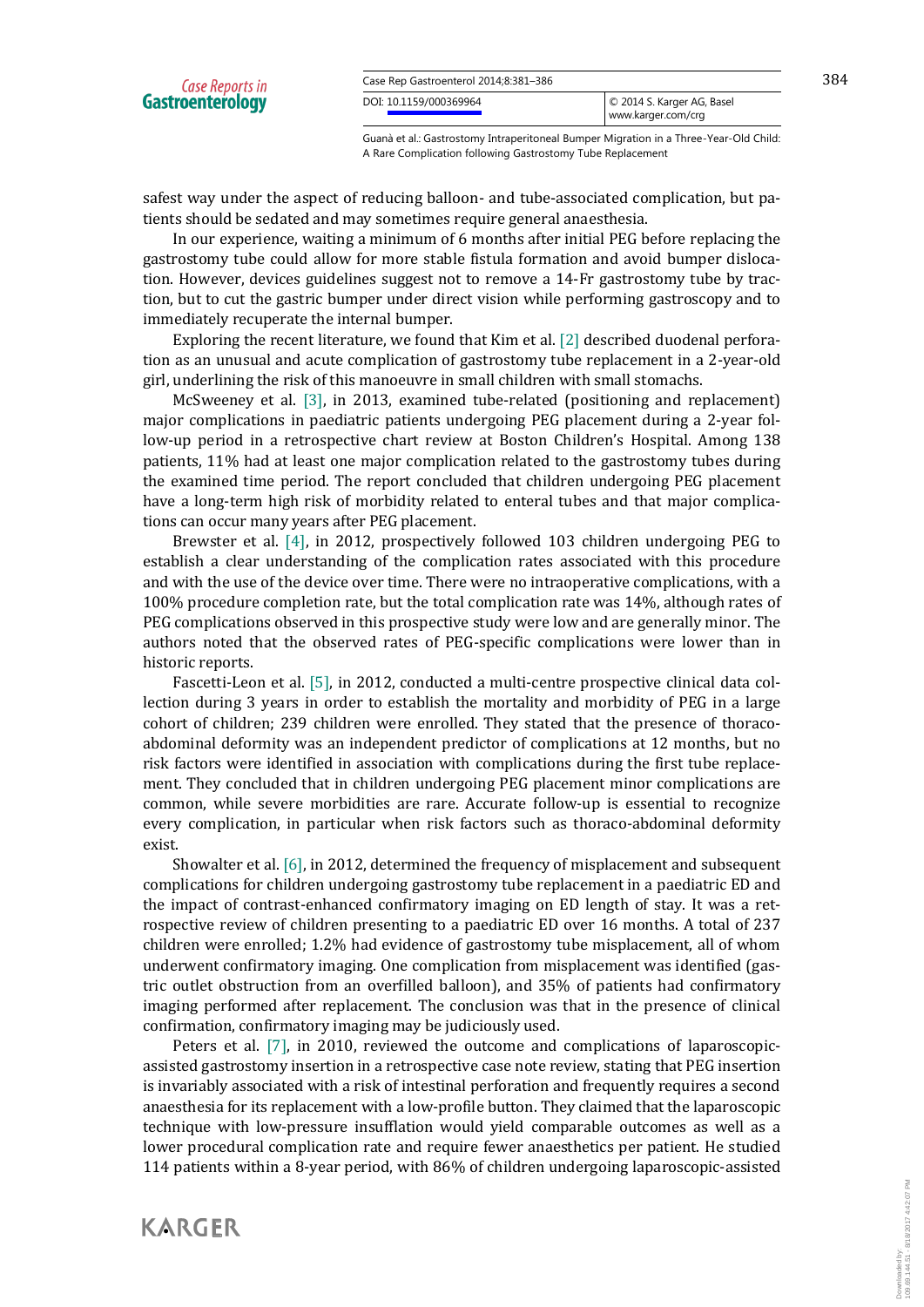| Case Reports in<br>Gastroenterology |  |
|-------------------------------------|--|

| Case Rep Gastroenterol 2014;8:381-386 |                                                  |
|---------------------------------------|--------------------------------------------------|
| DOI: 10.1159/000369964                | C 2014 S. Karger AG, Basel<br>www.karger.com/crg |

Guanà et al.: Gastrostomy Intraperitoneal Bumper Migration in a Three-Year-Old Child: A Rare Complication following Gastrostomy Tube Replacement

PEG. Children had their original gastrostomy changed to a button at a median interval of 7 months. Complications observed included new or deteriorating gastro-oesophageal reflux  $(n = 16)$ , infection  $(n = 9)$ , granulation tissue  $(n = 11)$ , tube dislodgement  $(n = 2)$  and intraabdominal leakage of feed  $(n = 2)$ . There were two gastrocolic fistulae which occurred in the standard PEG group. Inadvertent formation of a gastrocolic fistula was avoided with the use of laparoscopy to aid PEG insertion. Laparoscopic gastrostomy tube insertion was safe and easy to perform, with outcomes comparable to those of PEG tube insertion. It obviates the need for a second procedural anaesthetic and may emerge as the gold standard for gastrostomy tube placement.

Analysing our patient's history, we can state that two events occurred, opposite to each other. The first and the dramatic one was the gastrocutaneous fistula disruption due to the excessive and premature traction for removing the primitive PEG tube. The secondly and the lucky one was the immediate and correct fortuitous repositioning of the new tube into the gastric orifice which had just collapsed. Without this second manoeuvre the patient would probably have experienced progressive peritonitis and maybe necessity for abdominal surgical exploration and revision of the gastrostomy.

#### **Conclusion**

After gastrostomy tube replacement, when patients show irritability, fever with unknown origin and abdominal pain, fistula disruption must be considered. Safe replacement of the gastrostomy tube respecting international guidelines prevent further morbidity in patients who usually are already suffering from chronic diseases.

#### **References**

- 1 Gauderer MW, Ponsky JL, Izant RJ Jr: Gastrostomy without laparotomy: a percutaneous endoscopic technique. 1980. Nutrition 1998;14:736–738.
- 2 Kim SH, Min SH, Kim HY, Jung SE: Duodenal perforation: unusual complication of gastrostomy tube replacement. Pediatr Gastroenterol Hepatol Nutr 2014;17:112–115.
- 3 McSweeney ME, Jiang H, Deutsch AJ, Atmadja M, Lightdale JR: Long-term outcomes of infants and children undergoing percutaneous endoscopy gastrostomy tube placement. J Pediatr Gastroenterol Nutr 2013;57: 663–667.
- 4 Brewster BD, Weil BR, Ladd AP: Prospective determination of percutaneous endoscopic gastrostomy complication rates in children: still a safe procedure. Surgery 2012;152:714–719; discussion 719–721.
- 5 Fascetti-Leon F, Gamba P, Dall'Oglio L, Pane A, dé Angelis GL, Bizzarri B, Fava G, Maestri L, Cheli M, Di Nardo G, La Riccia A, Marrello S, Gandullia P, Romano C, D'Antiga L, Betalli P: Complications of percutaneous endoscopic gastrostomy in children: results of an Italian multicenter observational study. Dig Liver Dis 2012;44:655–659.
- 6 Showalter CD, Kerrey B, Spellman-Kennebeck S, Timm N: Gastrostomy tube replacement in a pediatric ED: frequency of complications and impact of confirmatory imaging. Am J Emerg Med 2012;30:1501–1506.
- 7 Peters RT, Balduyck B, Nour S: Gastrostomy complications in infants and children: a comparative study. Pediatr Surg Int 2010;26:707–709.

### **KARGER**